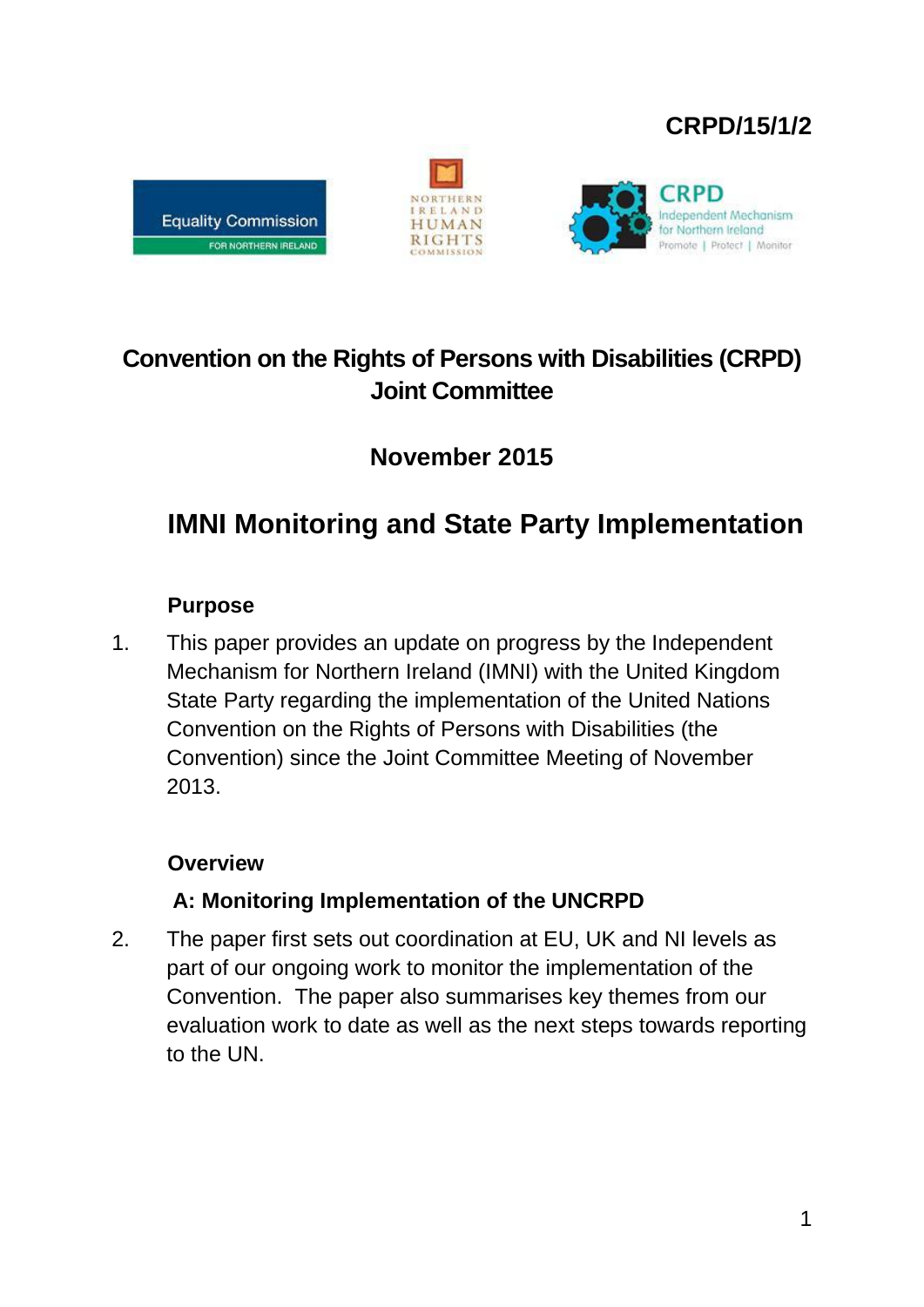## **B: Advancing Implementation of the UNCRPD in Northern Ireland**

3. The paper then summarises our policy work and associated engagements towards advancing the implementation of the Convention in Northern Ireland – including via the Disability Strategy. The summary in this paper is supported by the further details in the associated papers.

## **A: Monitoring Implementation of the UNCRPD**

- 4. Commissioners will recall that in the previous meetings we discussed the timetable of the UN CRPD Committee for examination of the UK State Party Report and our preparations to prepare a parallel report in alignment with this.
- 5. Although at the last meeting of the Joint Committee we anticipated that the List of Issues hearing by the UNCRPD Committee would take place in 2015 with examination of the State Party Report following in 2016, the secretariat has now confirmed that the List of Issues will not be adopted in 2015. The Committee has indicated that it is anticipated that the list of issues will be adopted in the Autumn session of 2016 with the examination taking place in the Spring session of 2017.
- 6. On the basis of this revised anticipated timeline, the sections below outline a range of related activities towards developing our monitoring submissions for the UN Committee as well as developments at UK and EU levels.

## **Coordination at UK, EU and UN Levels**

**UK**

#### **List of Issues submission**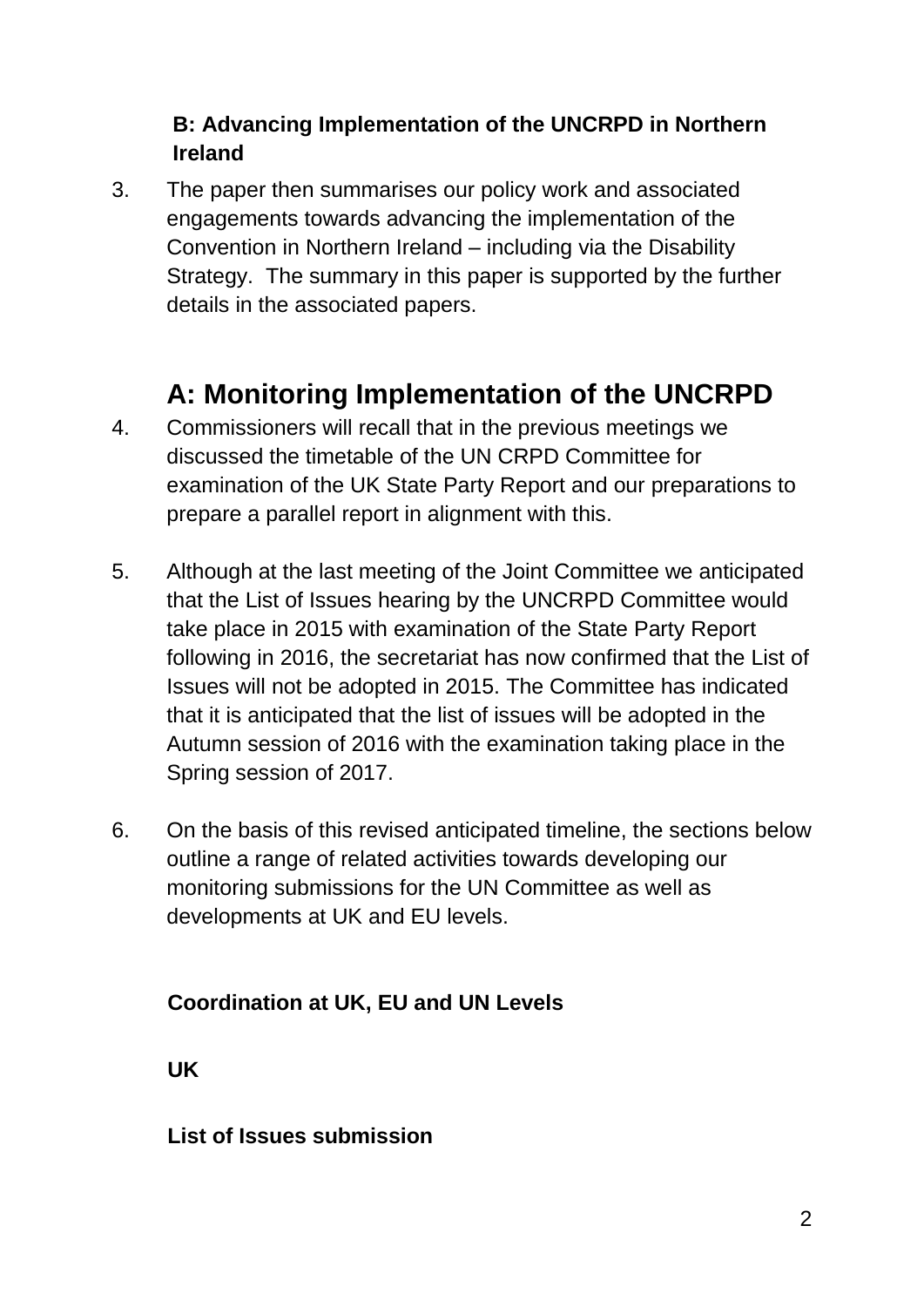- 7. The UKIM List of Issues submission was published in December 2014 as 'Monitoring the implementation of the UN Convention on the Rights of Persons with Disabilities: The UK Independent Mechanism list of issues interim report' and forwarded to the CRPD Committee. It was also published in Easy Read and a BSL sign language version was also issued.
- 8. In light of the further delays to the UN examination timetable, it is now envisaged that the submission will be updated to incorporate information concerning any further developments regarding the implementation of the Convention once a further date for the List of Issues hearing is announced.
- 9. It is therefore envisaged that a stakeholder seminar will be held by IMNI in the new business year to seek confirmation that the issues identified in the IMNI Jurisdictional and UKIM reports still remain priorities and to seek information about any new developments which should be included in the reports.

## **UN**

10. Members of UKIM secretariat continue to be in contact with the Committee secretary.

## Guidelines for the participation of National Monitoring Mechanisms in the work of the Committee

- 11. In February 2015, the European Network of NHRIs CRPD Working Group (the CRPD WG), on which IMNI is represented, forwarded comments on the 'guidelines on the participation of NHRIs/NMMs in the work of the Committee on the Rights of Persons with Disabilities', proposed to be developed by the CRPD Committee, following from the inaugural meeting between the Committee and NHRIs and other independent national monitoring mechanisms (NMMs) on 25 September 2014.
- 12. The CRPD WG recommended that the guidelines: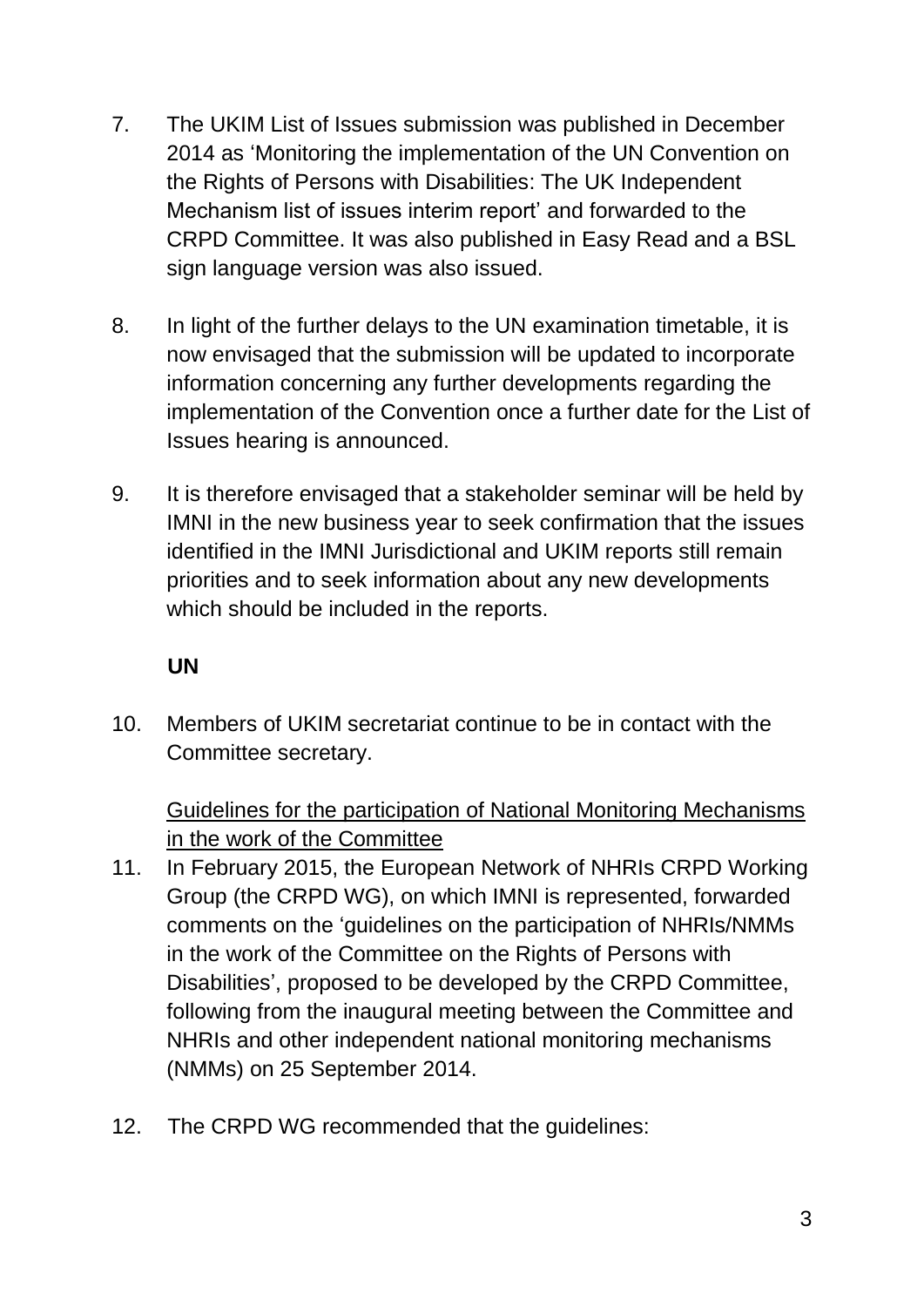- ensure NHRIs'/NMMs' most effective participation in the Committee's work and processes by including specific opportunities for NHRIs/NMMs to contribute to and support the work of the Committee, at all stages, including the:
	- reporting process: In the run up to and during the pre-sessional working group and the inter-active dialogue with the State Party; and follow-up to Concluding Observations;
	- communication and inquiry procedures under the Optional Protocol;
	- days of general discussion;
	- development of General Comments;
- formalise opportunities for NHRIs /NMMs to brief the Committee at the pre-sessional working group and prior to the interactive dialogue;
- $\bullet$  quarantee independent speaking rights that is, not dependent on the agreement of the State Party concerned for NHRIs/NMMs at the pre-sessional working group and the interactive dialogue with the State Party;
- approve the greater use of new technology, such as video conferencing, to improve accessibility and strengthen NHRIs'/NMMs' participation in the work of the Committee;
- clarify the role of NHRIs/NMMs under the simplified reporting procedure;
- formalise a process to 'put in touch' from the earliest opportunity in the reporting cycle, the designated country rapporteur and a named contact within the relevant NHRI/NMM;
- affirm the central role of NHRIs acting as independent mechanisms (IM) working within a wider national framework to promote, protect and monitor implementation of the Convention by States Parties and affirm A status NHRIs as a best practice model of an independent mechanism in accordance with the provisions of Article 33.2.
- 13. The CRPD WG also raised concerns about ensuring sufficient advance notice of reporting schedules and length of submissions.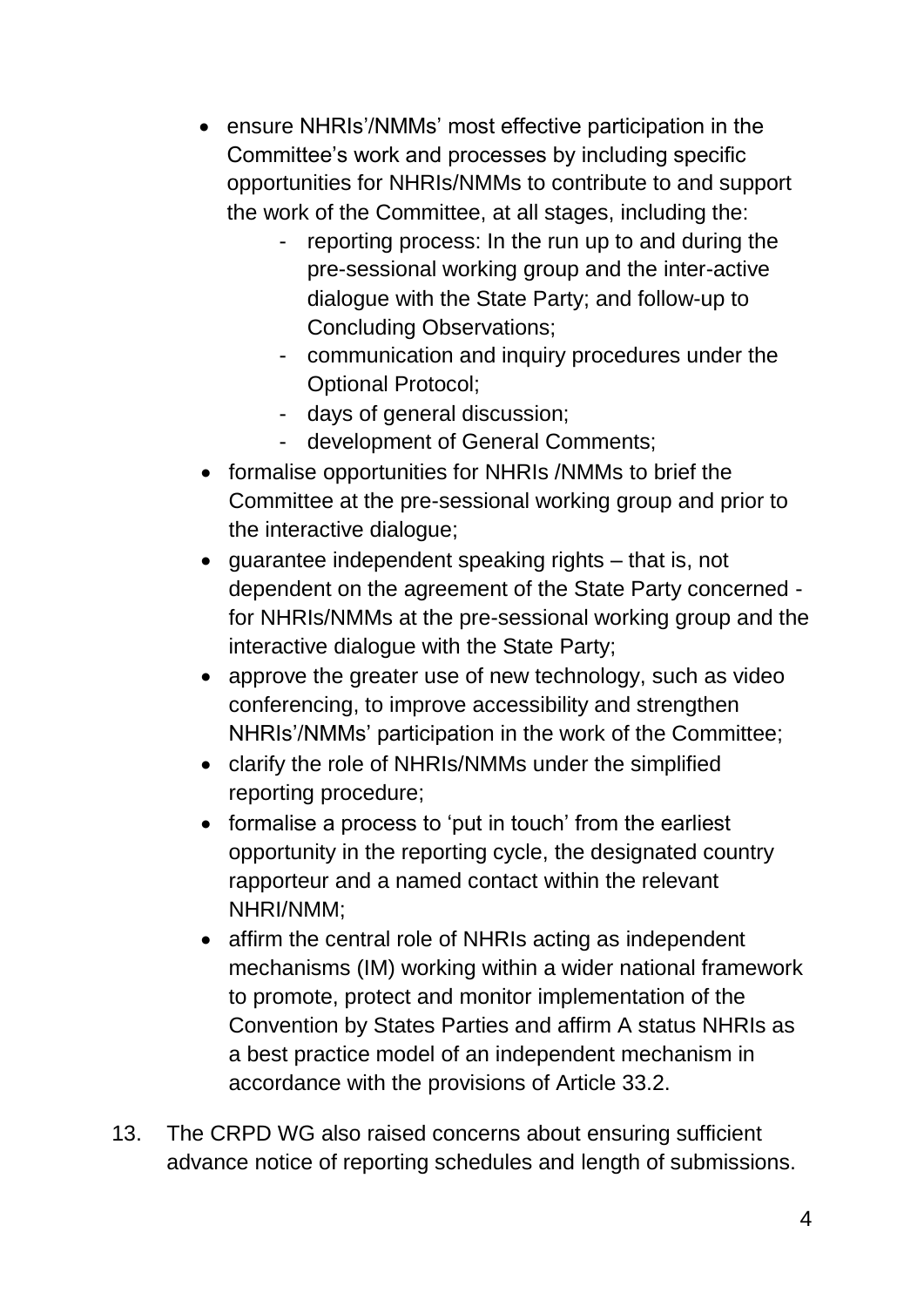A member of IMNI met with the Committee secretary to discuss the development of a General comment on engagement with NHRIs/NMMs. Since then the International Co-ordinating Committee of NHRIs held a survey of all NHRIs on the content of the general guidelines. The results of this survey are currently being assessed. Engagement with the Committee and secretariat is ongoing.

## **EU**

## EU CRPD Monitoring Framework

- 14. The first high-level meeting of the EU's monitoring Framework for the UNCRPD<sup>1</sup> was held on 4 March 2015.
- 15. The Framework is comprised of representatives from the European Commission (Employment Social Affairs Inclusion), the European Parliament, the European Ombudsman, the European Union Agency for Fundamental Rights and the European Disability Forum.
- 16. The Framework's activities cover areas of EU competence which includes EU legislation and policies as well as the EU's public administration such as recruitment and access to documents.

<sup>&</sup>lt;u>.</u>  $1$  The EU has been party to the United Nations Convention on the Rights of Persons with Disabilities since January 2011. As of February 2015, 25 EU Member States have also ratified the UN Convention. Finland, Ireland and the Netherlands have signed, but not yet ratified. As a party to the UN Convention, the EU is required to have a mechanism responsible for promoting, protecting and monitoring its implementation, by raising awareness of the rights guaranteed by the UN Convention, scrutinising legislation for compliance, examining complaints and assessing progress in the enjoyment of these rights. National monitoring mechanisms carry the main responsibility for promoting, protecting and monitoring the UN Convention in the EU Member States. The EU Framework is complementary to those mechanisms.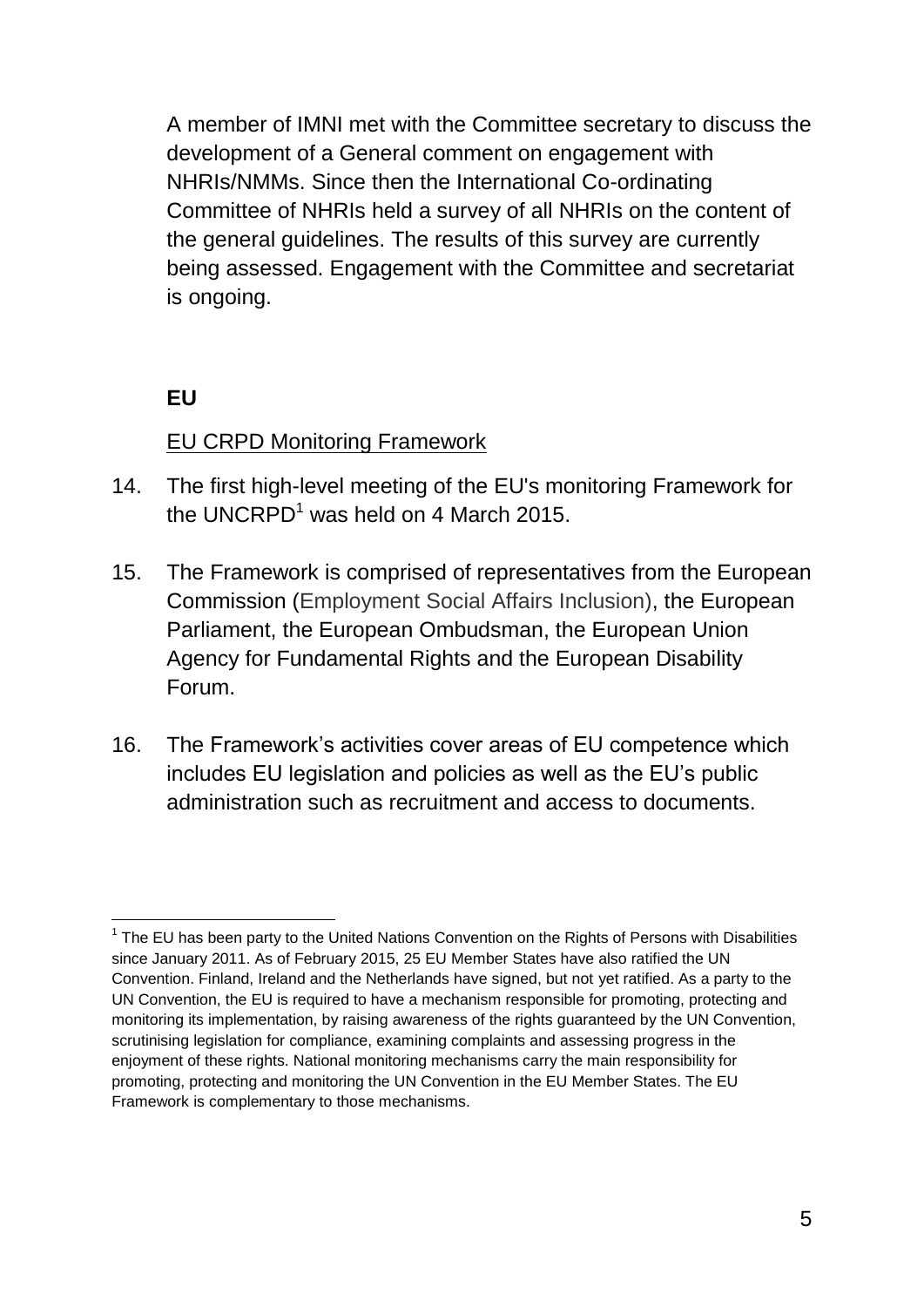- 17. At the meeting, in advance of the review of the EU's progress in implementing the Convention by the CPRD Committee later this year, the political leadership of the EU Framework:
	- reaffirmed their commitment to promote, protect and monitor the CRPD in the EU;
	- reiterated the commitment of each member to contribute to the Framework within their responsibilities and functions, in particular by implementing the Framework work plan for 2015-2016;
	- confirmed their willingness actively to participate in the review of the EU by the CRPD expert committee and to contribute to the follow up of the review.

## Annual EU Work Forum

- 18. The Annual EU Work Forum on the UNCRPD took place in Brussels on 29 April 2015. One of the primary aims of the annual Work Forum is to sustain momentum across the EU in the process of implementing and monitoring the UN CRPD and to promote mutual learning between the EU and its Member States. The Work Forum brings together the key actors in the implementation and monitoring process – the various focal points, coordination mechanisms, monitoring mechanisms, disabled persons organisations (DPOs) as well as civil society organisations (CSOs) and other relevant international bodies. UKIM members were invited by the Department of Work and Pensions to attend the Forum meeting. The agenda focused on two key themes:
	- Improving synergies between the EU and the national level in the implementation of the UN Convention:
		- Fulfilling the UN Convention obligations in relation to data collection;
		- The EU's Structural and Investment Funds contribution to the implementation of the UN Convention.
	- What could be done differently to implement the UN Convention in the EU?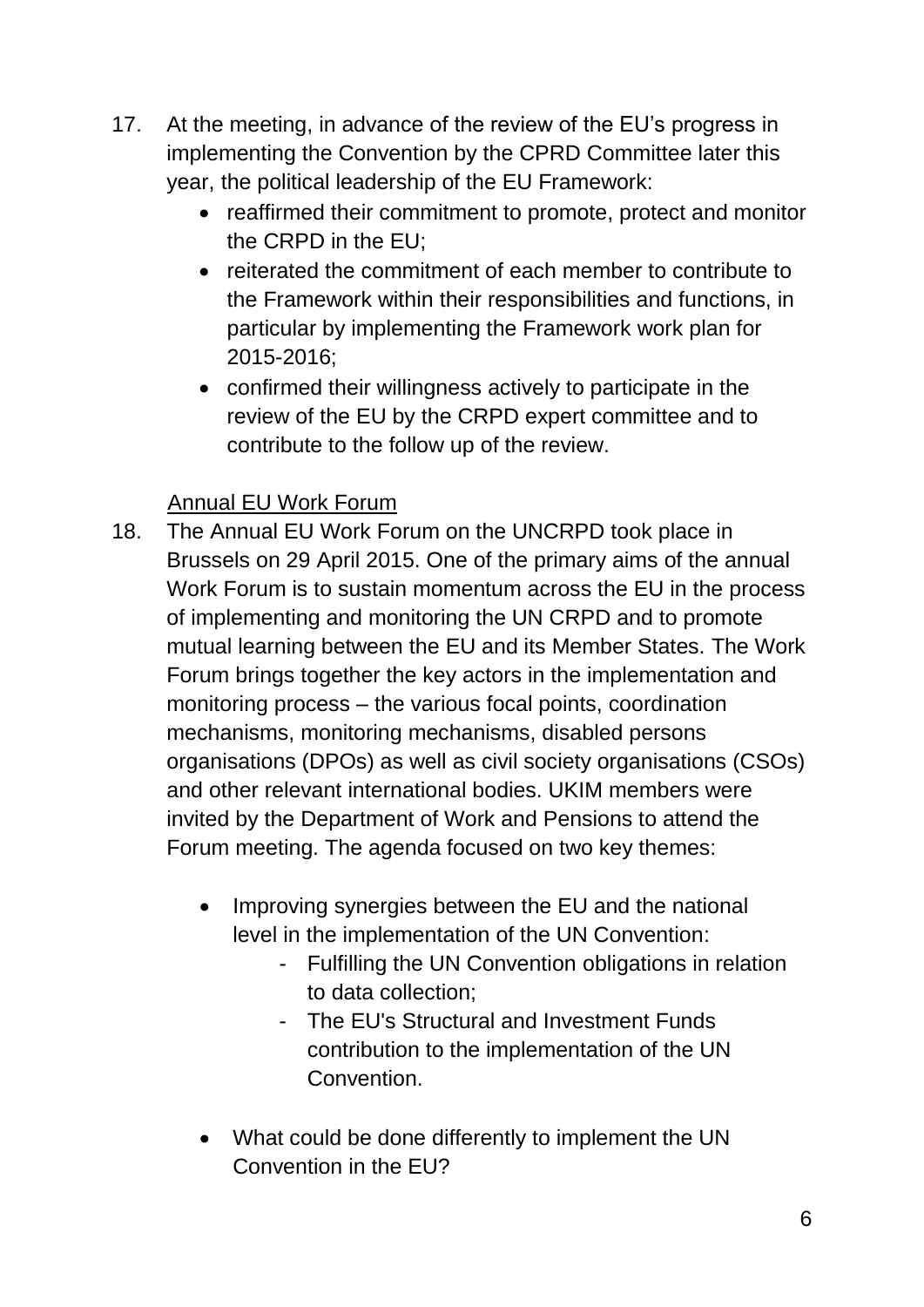- Presentation of various alternative reports on the EU's implementation of the Convention.

Restricted meeting between the EU Monitoring Framework and National Monitoring Mechanisms

- 19. IMNI representatives also attended a restricted meeting (30 April) between the EU Monitoring Framework and National Monitoring Mechanisms to discuss how the EU framework and national frameworks could effectively complement each other and cooperate in promoting, protecting and monitoring the Convention in areas of EU competence and in particular considering:
	- Upcoming activities to promote, protect and monitor the implementation of the CRPD;
	- The role of monitoring mechanisms in the review process with the CRPD Committee and in the follow up of concluding observations;
	- Cooperation between the EU Framework and national monitoring mechanisms.

European Network of National Human Rights Institutions CRPD Working Group (ENNHRI CRPD WG)

- 20. IMNI representatives attended the Spring 2015 meeting of ENNHRI CRPD WG in Brussels (28 April). Delegates reported on their organisations CRPD activities since the last meeting, considered a presentation by Equinet of the European Union Disability Strategy, received a brief update on developments at the European Union, Council of Europe and UN levels, discussed the follow up to CRPD WG paper on draft guidelines on NHRI/NMM participation and discussed planning for CRPD WG's strategic priorities, activities and ways of working 2015- 2017.
- 21. Although IMNI members were unable to attend the Autumn 2015 meeting of the ENNHRI CRPD WG in Zagreb (26-27 October), a presentation on CRPD related developments at the Council of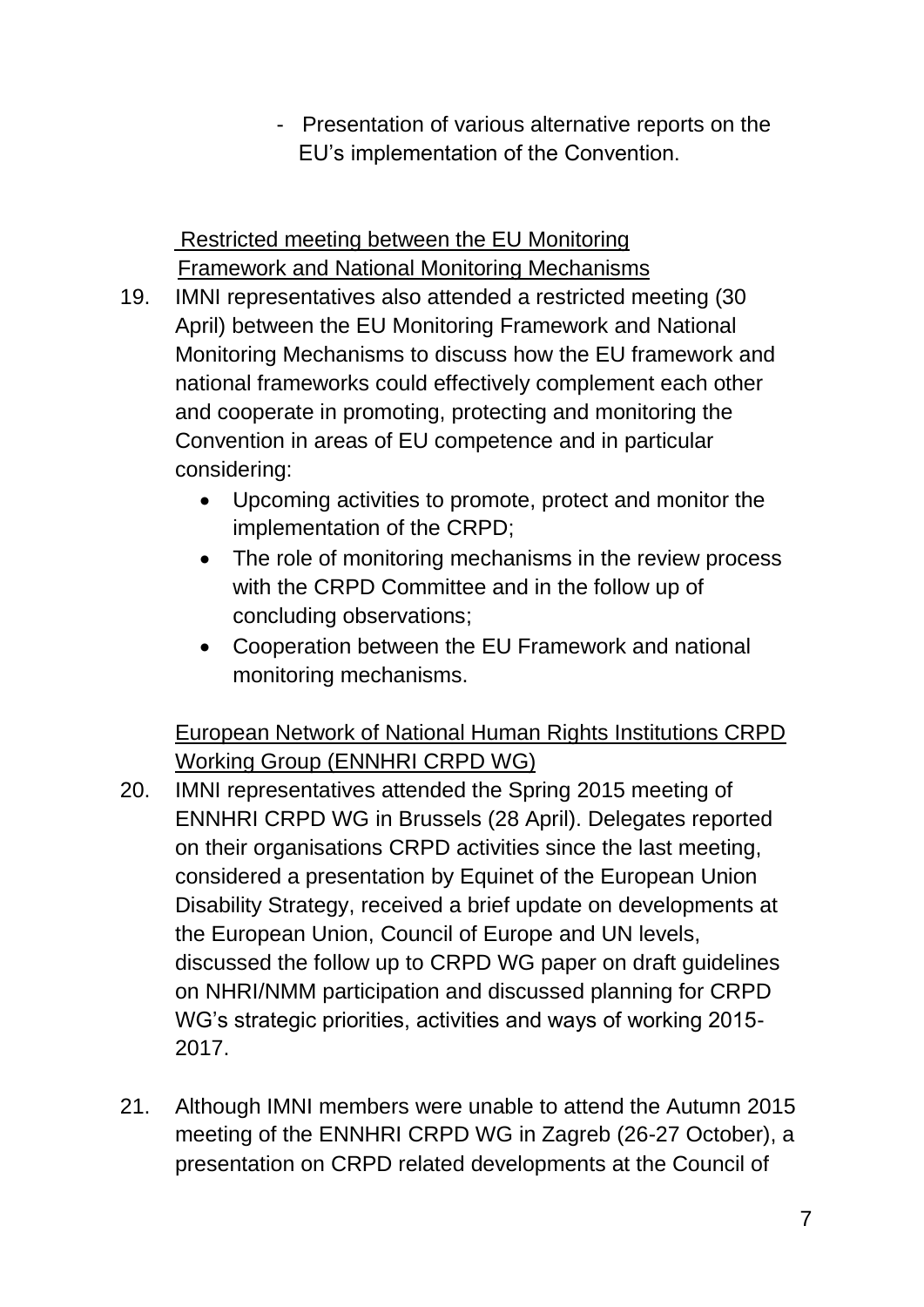Europe was prepared and forwarded to members (the Council of Europe is in the process of evaluating its Disability Action Plan (2006 -2015) with a view to developing a new Plan).

# **B: Advancing Implementation of the UNCRPD in Northern Ireland**

## **The Northern Ireland Disability Strategy**

- 22. In May 2015, the OFMDFM Junior Ministers McIlveen and McCann announced that the NI Executive's 'Strategy to Improve the Lives of People with Disabilities 2012 – 2015' would be extended until March 2017<sup>2</sup>, to 'ensure that focus remains, and give additional time for priority areas in the strategy to be progressed' whilst also signaling that 'the extension will have the additional benefit of providing adequate time to consult on and develop a new strategy'.
- 23. This extension had been anticipated as many of the actions proposed by the strategy had not been implemented.
- 24. The OFMDFM has now published the first annual report<sup>3</sup> on the strategy. Although a detailed analysis of the progress report has not yet been undertaken by IMNI staff, a cursory examination reveals that there is no information on the realisation of the proposed signature projects whilst much of the information in the document relates to existing initiatives and actions linked to the DDA; the positive disability duties; and the S75 duties. Whilst outputs are recorded against each of the strategic priorities within the strategy many of these are limited, suggesting a lack of effective implementation.

<sup>1</sup>  $2$  OFMDFM - Junior Ministers Jennifer McCann and Michelle McIlveen have announced the Executive's Disability Strategy will be extended until the end of March 2017. ~ Tuesday, 12 May 2015.  $3$  NI Executive 'A Strategy to improve the lives of people with disabilities 2012 – 2015' Annual Report (June, 2015).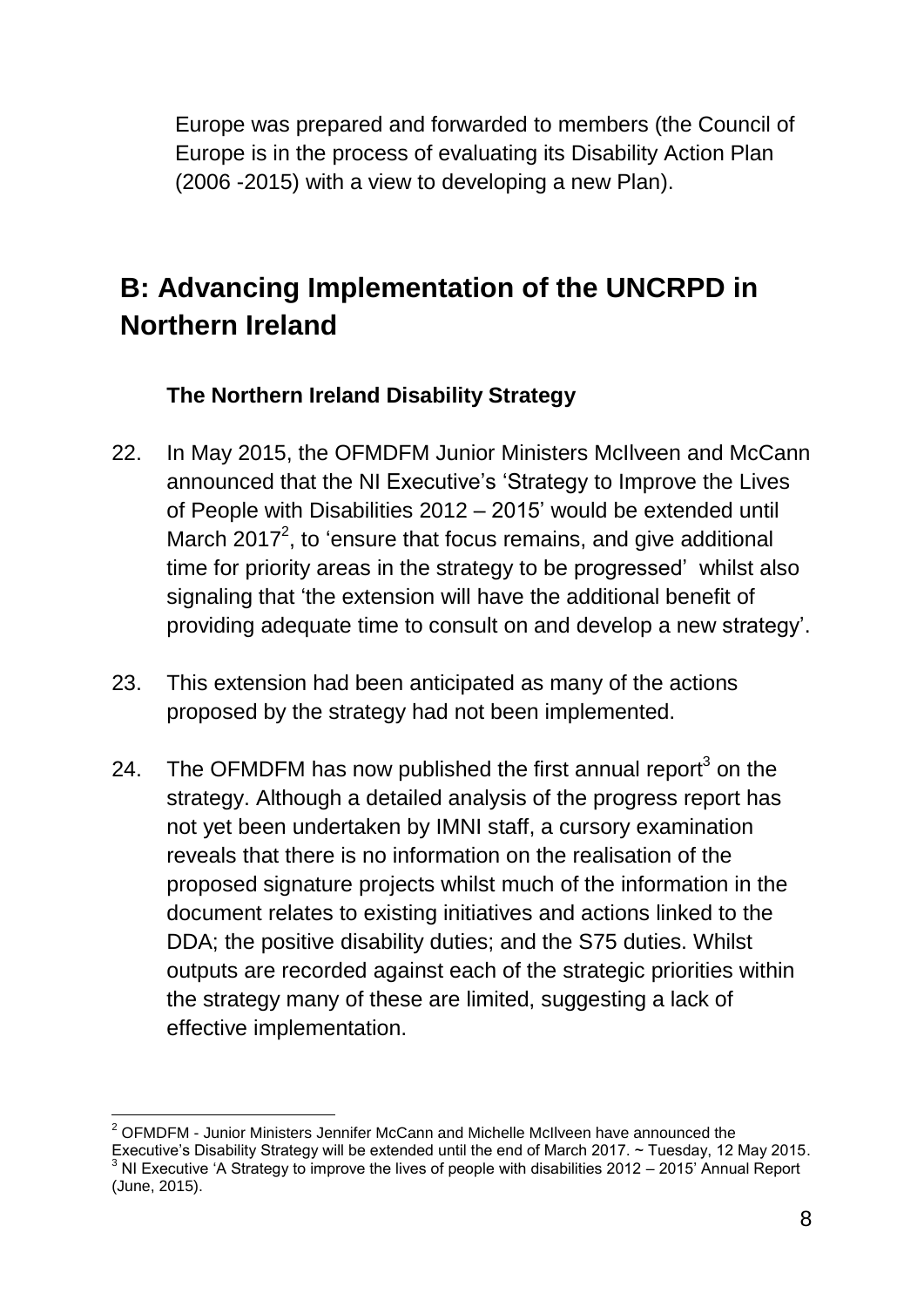25. The implementation of the strategy has been undermined by the absence of effective oversight. The annual report on the Disability Strategy reported on the establishment of a Departmental Disability Strategy Focus Group, made up of representatives from a number of Departments. The aim of the Focus Group is to ensure coordinated and joined up approaches to the implementation of the strategy across all Departments.<sup>4</sup> Given the cross departmental nature of issues affecting persons with disabilities this is a welcome development. The Executive has also committed to the establishment of:

> *'an oversight group to drive forward and monitor the implementation of the strategy. This group will be comprised of key stakeholders from the statutory, voluntary and academic sectors as well as individuals with disabilities. The group will also assist with monitoring and reporting against the UN CRPD more generally'.<sup>5</sup>*

- 26. IMNI has made contact with OFMdFM officials regarding membership of the oversight group.
- 27. As noted in the attached Engagement Activities paper, contact was made with officials in the Department on the potential for delivery of training by the United Nations Office of the High Commissioner for Human Rights (OHCHR) on the CRPD. Following official confirmation of the training by OHCHR, representatives of IMNI discussed with officials the potential for the training to be linked to the development of the new/revised Disability Strategy, following the expiry of the current strategy this year.
- 28. Training subsequently took place with the Disability Strategy Team in OFMDFM and officials from other Departments involved in the delivery of the Strategy on 10 June 2015 (see accompanying Engagement Activities paper for further details).
- 29. OFMDFM issued a consultation on annual indicators for 'A Strategy to improve the lives of people with disabilities 2012 -

 4 Ibid., p. 29. 5 Ibid., p. 28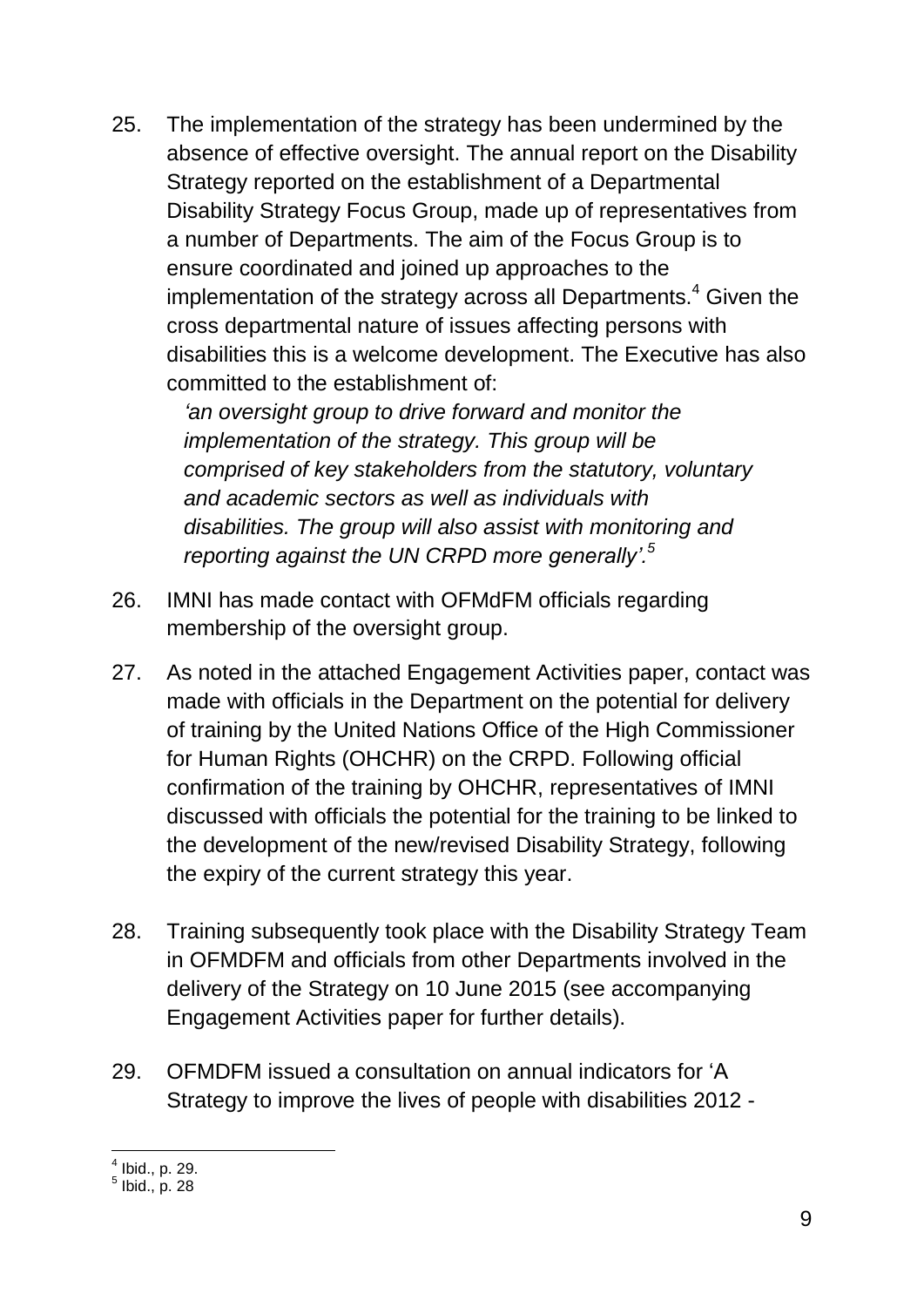2015' (see below and accompanying Policy and Research update paper for details of ECNI response).

## **Jurisdictional List of Issues Working Paper**

30. As noted at the previous meeting of the Joint Committee, IMNI published a 'Jurisdictional List of Issues Working Paper' in July 2014. In the context of further delays to the UN examination timetable, it is intended that a stakeholder seminar will be held later in the new business year to seek confirmation that the issues identified in the Jurisdictional report remain priorities and to enable identification of any new and emerging issues. The Jurisdictional report will be finalised prior to the LOI hearing.

## **Public Policy Interventions**

- 31. IMNI have continued to reinforce the implementation of the CRPD in the development of public policy in Northern Ireland and have submitted responses to the following:
	- DHSSPSNI: *The future support of Independent Living Fund Users in Northern Ireland* (ECNI: December 2014);
	- DHSSPSNI: *Service Framework for Children and Young People* (ECNI: January 2015);
	- OFMDFM: *Annual Disability Strategy Indicators* (ECNI: February 2015);
	- DHSSPS: The Right Time, The Right Place An expert examination of the application of health and social care governance arrangements for ensuring the quality of care provision in Northern Ireland (ECNI: April 2015)
	- NI Assembly Education Committee: Evidence on the SEND Bill 2015 (ECNI: April 2015)
	- NI Assembly Education Committee: Further evidence on the SEND Bill 2015 (ECNI: August 2015)